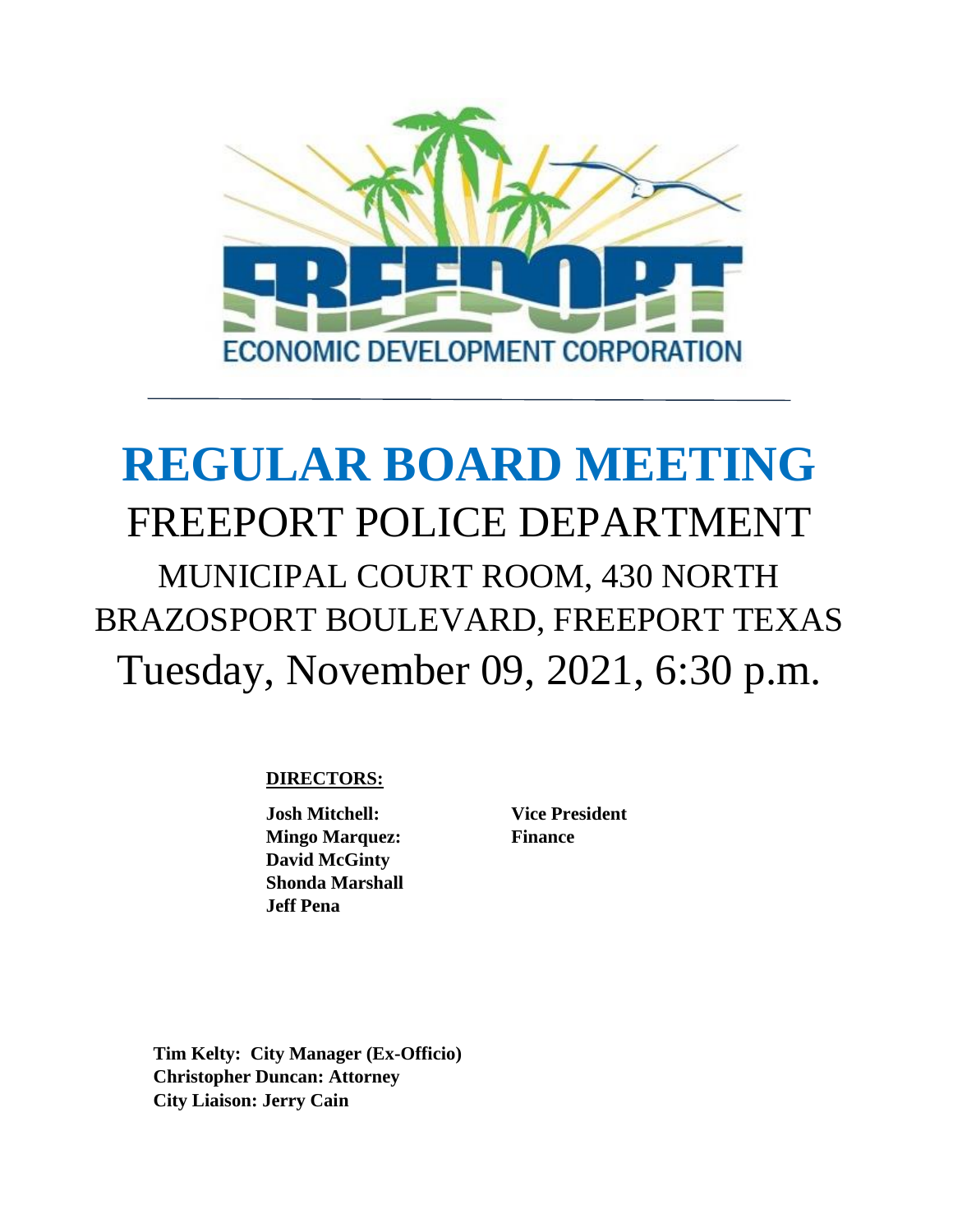# **FREEPORT ECONOMIC DEVELOPMENT CORPORATION** MEETING AT FREEPORT POLICE DEPARTMENT MUNICIPAL COURT ROOM

430 NORTH BRAZOSPORT BOULEVARD, FREEPORT TEXAS

## **REGULAR BOARD MEETING AGENDA**

Tuesday, November 09, 2021, 6:30 p.m.

### **I. Call to Order**

#### **II. Invocation and Pledge**

**III. Citizen Comments**

Citizens allotted 3 minutes for comments

#### **IV. Consent Agenda**

- a. Approve Meeting Minutes for October 27, 2021
- b. Approve October 2021 Financial Statement
- c. Approve Invoices

#### **V. Discussion & Action Items**

- a. Discussion and possible action on the Port Café grease trap invoice.
- b. Discussion and possible action on Downtown Christmas Market Partnership.
- c. Discussion and possible action on EDC Board Officer elections.
- d. Discussion and possible action on the removal and addition of board members as signatories.
- e. Discussion and possible action to organize Freeport Job Expo with Hispanic Chamber.
- f. Discussion and possible action develop 8.8-acre landscape and lighting improvements.
- g. Discussion and possible action to approve beach entry sign project.
- h. Discussion and possible action to modify financial management.
- i. Discussion and possible action to develop an EDC agenda process and policy.
- j. Discussion and possible action to renovate downtown EDC buildings.
- k. Discussion and possible action to designate event sponsorships.
- l. Discussion and possible action on Wells Nursery invoices.

#### **VII. Subcommittee Updates**

#### **VIII. Board Comments**

- a. VP Josh Mitchell: announcements and comments.
- b. Finance Mingo Marquez: announcements and comments.
- c. David McGinty: announcements and comments.
- d. Shonda Marshall: announcements and comments.
- e. Jeff Pena announcements and comments

#### **IX. Executive Session – Adjourn into Executive Session**

It is now p.m. and I hereby recess the regular session of the Freeport Economic Development Corporation November 9, 2021 meeting and do hereby convene an executive session, said executive session authorized under the following sections of the Texas Government Code: (1)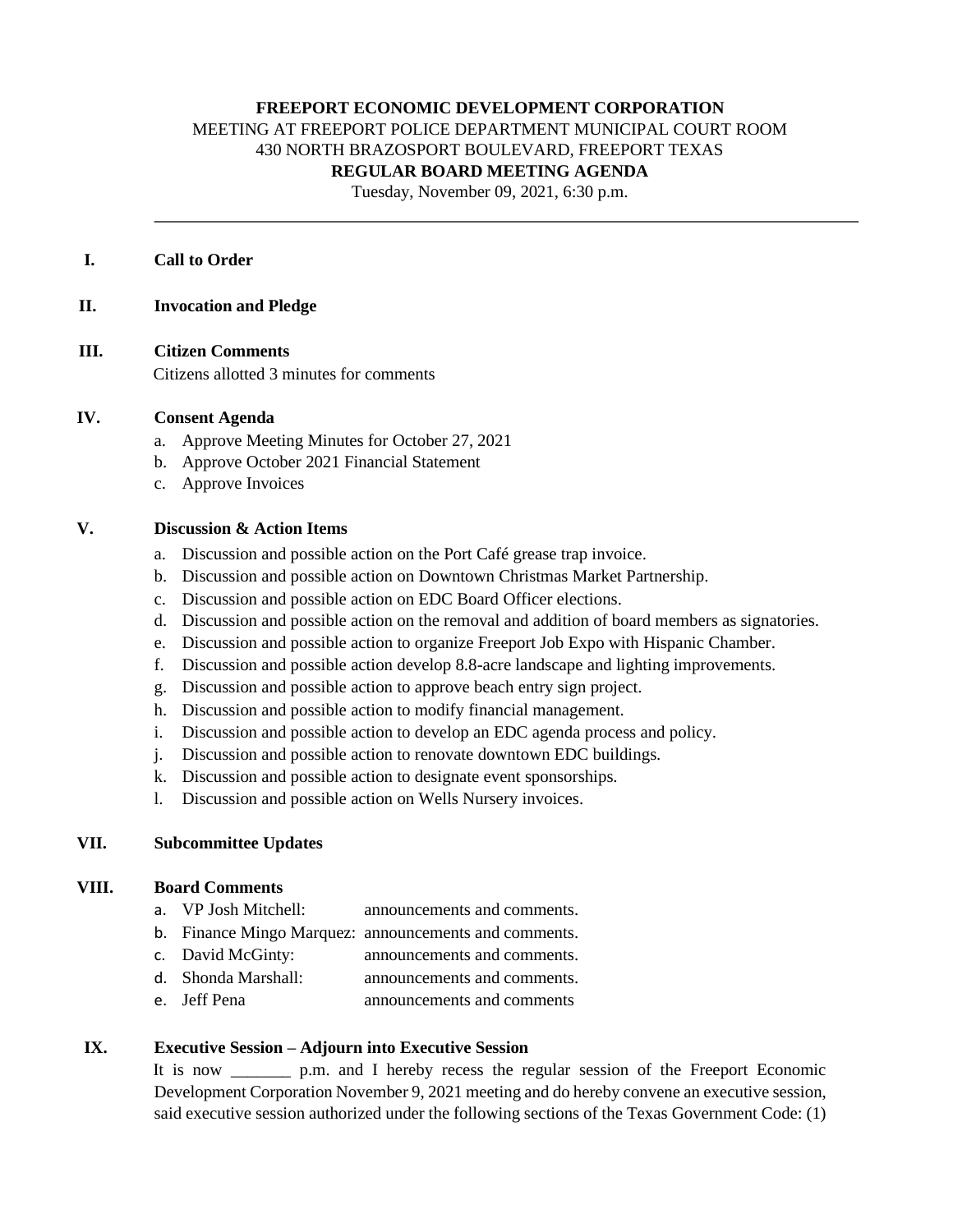Government Code, Section 551.087 (Economic and Community Development Matters), 551.072 (Deliberations about Real Property), 551.071 (Consultation with Attorney).

## **In Accordance with the Texas Government Code:**

Section 551.071 (Consultation with Attorney)

1. Review and discuss pending litigation.

## **Reconvene into Open Session**

#### **Board President's statement:**

\_\_\_\_\_\_\_\_\_\_\_\_\_\_\_\_\_\_\_\_\_\_\_\_\_.

It is now \_\_\_\_\_ p.m. and I hereby close the executive session of the Freeport Economic Development Corporation and do hereby reconvene the regular open session.

## **X. Adjourn**

Motion to close board meeting made by \_\_\_\_\_\_\_\_\_\_ and seconded by \_\_\_\_\_\_\_\_. Motion

It is now \_\_\_\_\_ p.m. and I hereby close the board meeting.